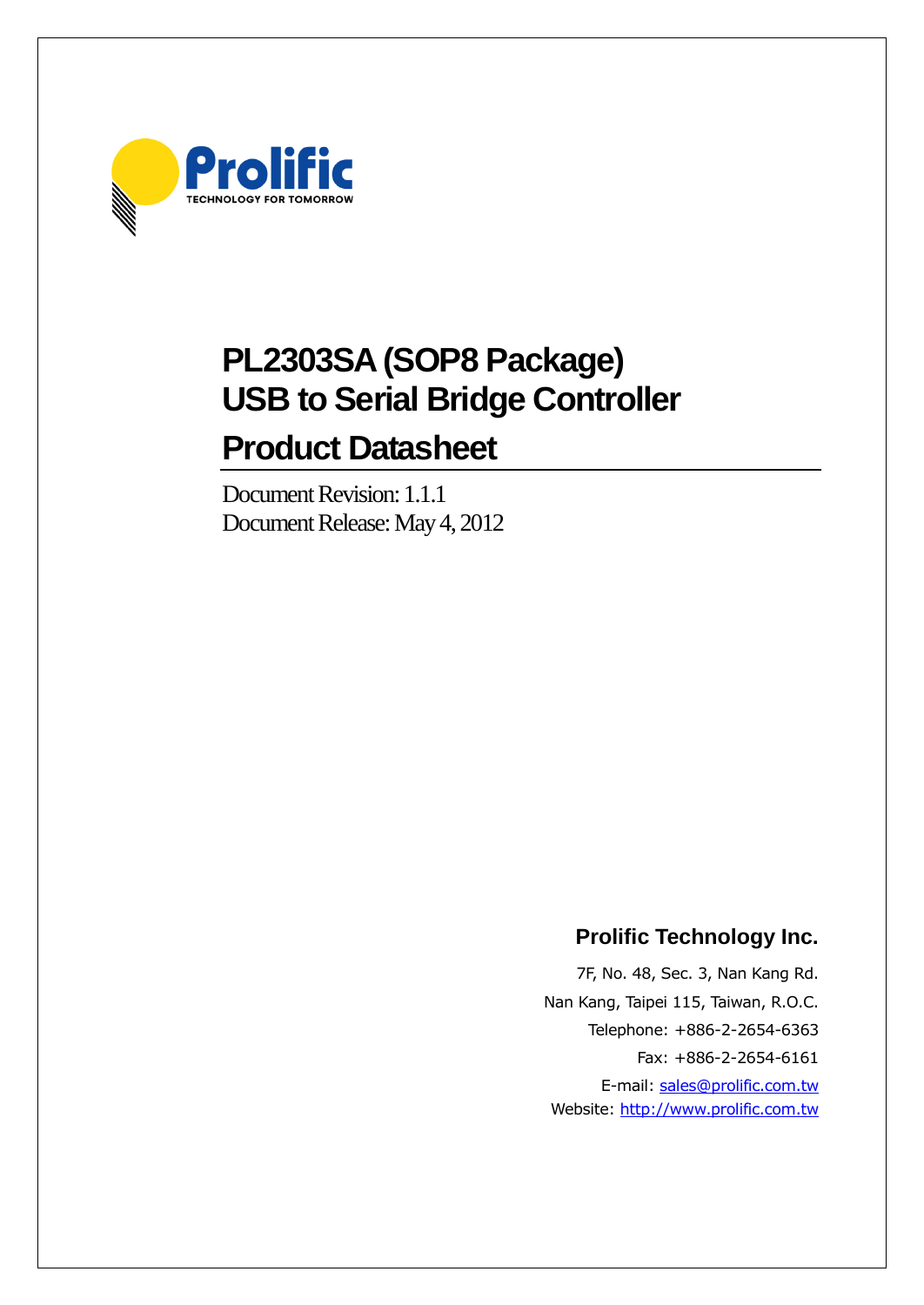

### **Disclaimer**

All the information in this document is subject to change without prior notice. Prolific Technology Inc. does not make any representations or any warranties (implied or otherwise) regarding the accuracy and completeness of this document and shall in no event be liable for any loss of profit or any other commercial damage, including but not limited to special, incidental, consequential, or other damages.

# **Trademarks**

The Prolific logo is a registered trademark of Prolific Technology Inc. All brand names and product names used in this document are trademarks or registered trademarks of their respective holders.

# **Copyrights**

#### **Copyright © 2011-2012 Prolific Technology Inc., All rights reserved.**

No part of this document may be reproduced or transmitted in any form by any means without the express written permission of Prolific Technology Inc.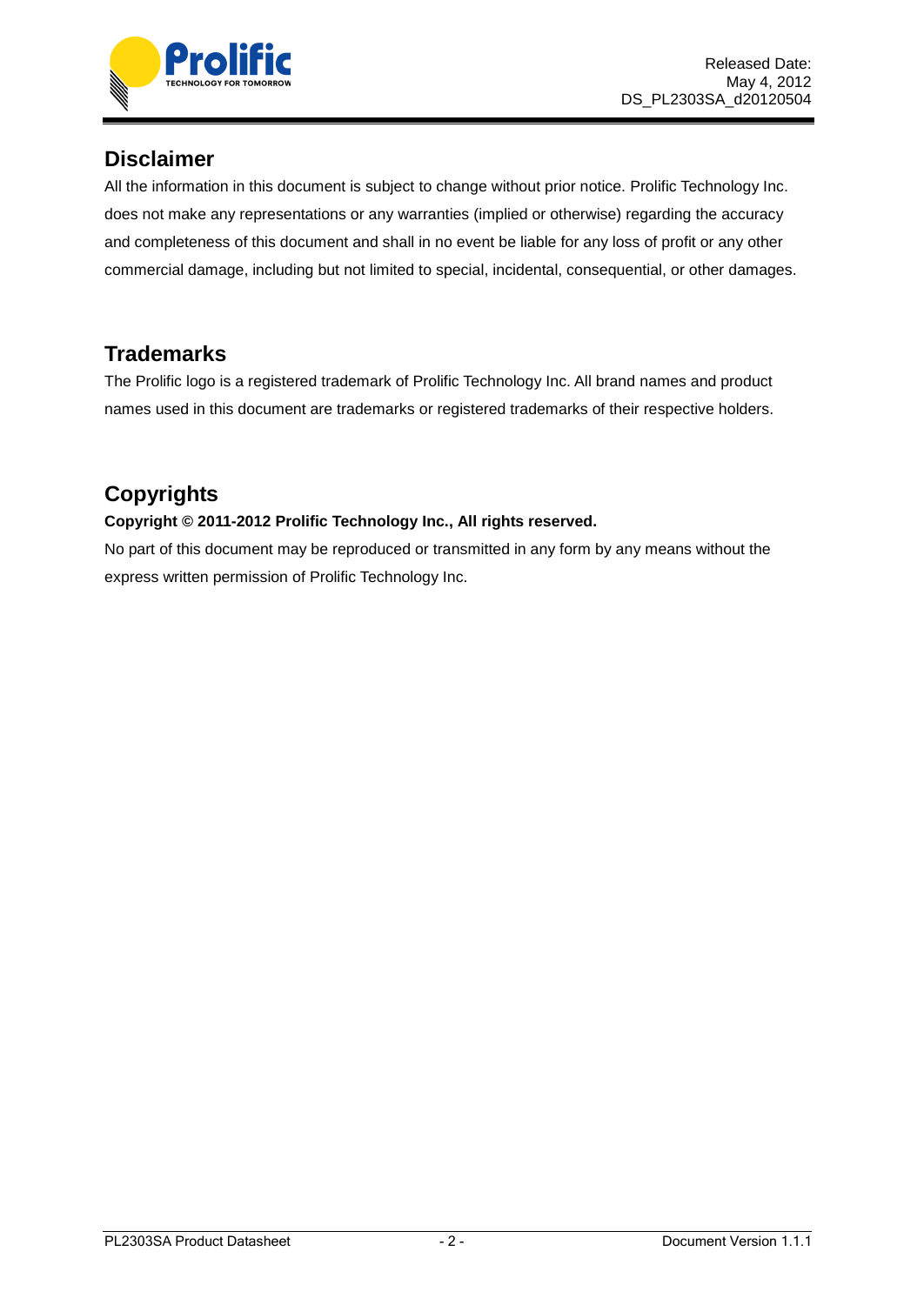

# **Revision History**

| <b>Revision</b> | <b>Description</b>                          | Date            |
|-----------------|---------------------------------------------|-----------------|
| 1.1.1           | <b>Modify Ordering Information</b>          | May 4, 2012     |
| 1.1.0           | Added Reference Schematic                   | March 30, 2012  |
|                 | Remove USB Descriptors Information          |                 |
|                 | Added Chip Marking Information              |                 |
| 1.0.0           | Formal Release - PL2303SA Product Datasheet | October 3, 2011 |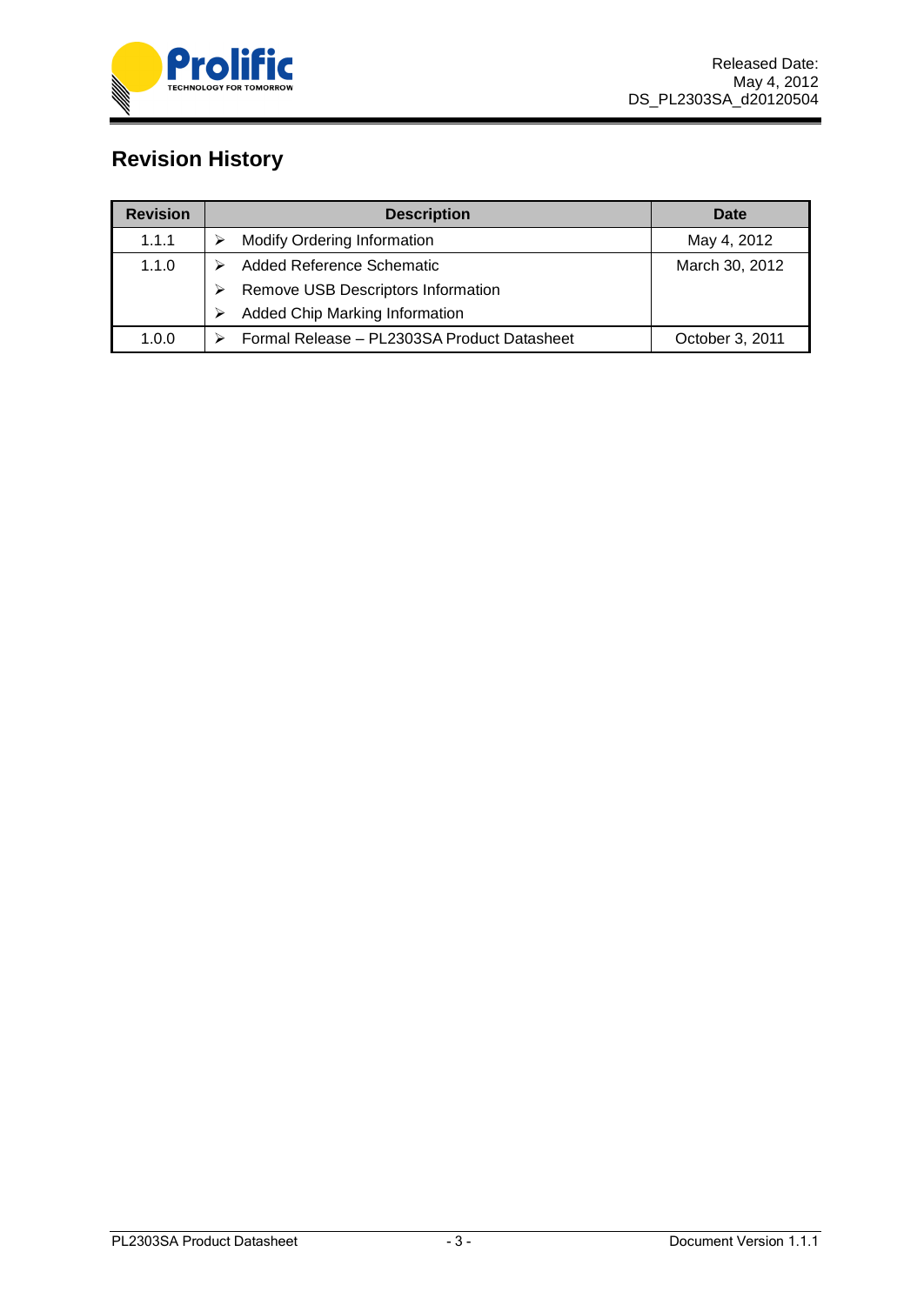

# **Table of Contents**

| 1.0 |                                                    |  |
|-----|----------------------------------------------------|--|
| 2.0 |                                                    |  |
| 3.0 |                                                    |  |
| 4.0 |                                                    |  |
| 5.0 |                                                    |  |
| 6.0 | DATA FORMATS & PROGRAMMABLE BAUD RATE GENERATOR 10 |  |
| 7.0 |                                                    |  |
| 8.0 |                                                    |  |
|     |                                                    |  |
|     |                                                    |  |
|     |                                                    |  |
|     |                                                    |  |
| 9.0 |                                                    |  |
|     |                                                    |  |
|     |                                                    |  |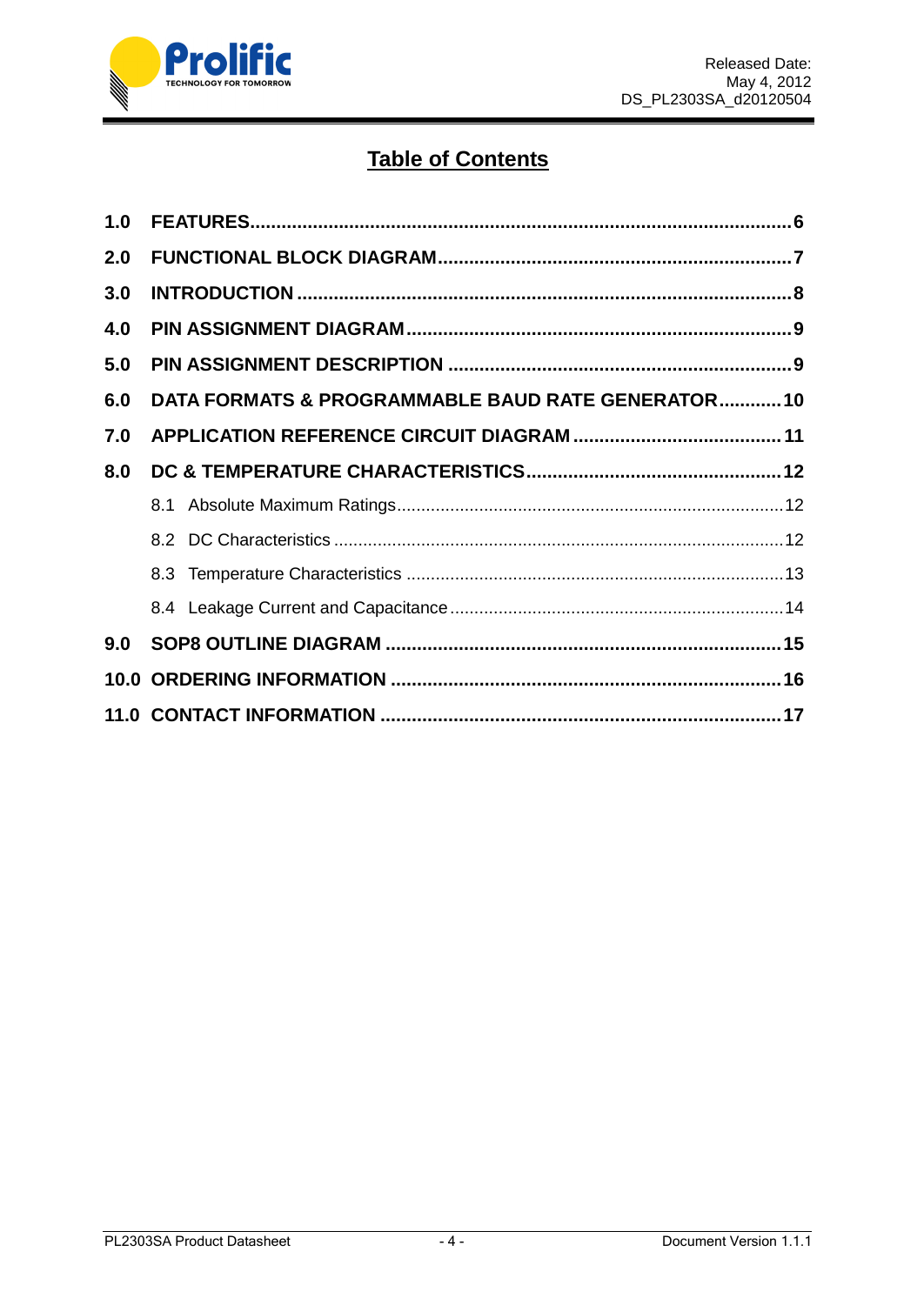

# **List of Figures**

# **List of Tables**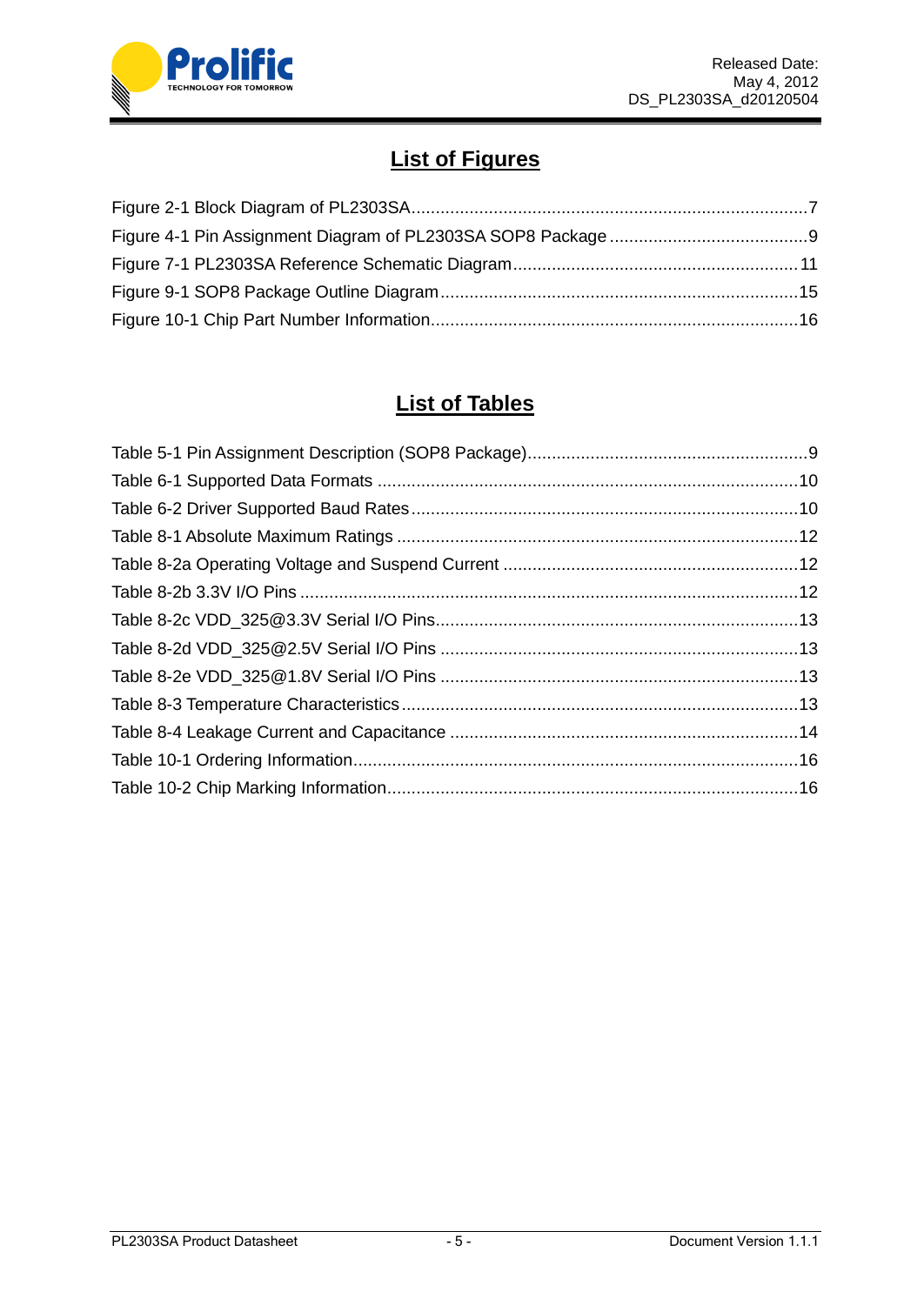

### <span id="page-5-0"></span>**1.0 Features**

- Fully Compliant with USB Specification v2.0 (Full-Speed)
- UHCI/OHCI (USB1.1), EHCI (USB 2.0), xHCI (USB 3.0) Host Controller Compatible
- $\triangleright$  On Chip USB 1.1 transceiver, 5V $\rightarrow$  3.3V regulator
- On-chip 96MHz clock generator
- $\triangleright$  Full-duplex transmitter and receiver (TXD and RXD)
	- $\circ$  5, 6, 7, or 8 data bits
	- o Odd, Even, Mark, Space, or None parity mode
	- $\circ$  1, 1.5, or 2 stop bits
	- o Parity error, frame error, and serial break detection
	- o Programmable baud rate from 75 bps to 115 kbps
	- o Independent power source for serial interface
	- o Works with existing PC COM Port software applications (TXD and RXD)
- $\triangleright$  Configurable 512-byte bi-directional data buffer
	- o 256-byte outbound buffer and 256-byte inbound buffer; or
	- o 128-byte outbound buffer and 384-byte inbound buffer
- Provides royalty-free Virtual COM Port (VCP) driver support for:
	- o Windows 2000, XP, Vista, and 7 (Microsoft Certified WHQL Logo Drivers)
	- o Windows Server 2003, 2008, 2008 R2
	- o Windows 8
	- o Windows CE 4.2, 5.0, 6.0, and Windows Embedded Compact 7
	- o Windows XP Embedded (XPe), Point-of-Service (WEPOS), and POSReady
	- o Mac OS 8/9, OS X
	- o Linux/Android kernel 2.4.31 and above includes built-in PL2303 drivers
- $\triangleright$  Small footprint 8-pin SOP IC package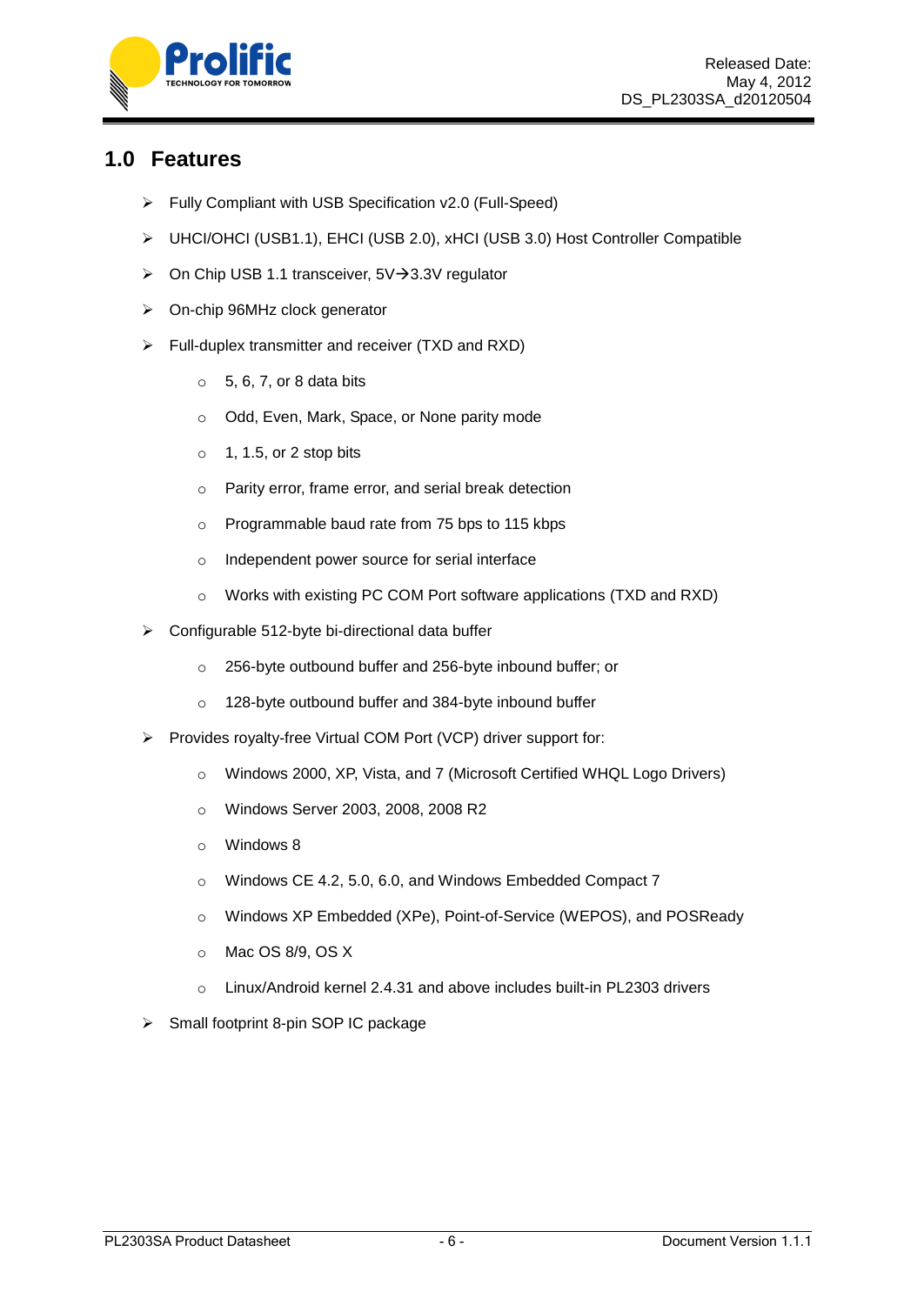

# <span id="page-6-0"></span>**2.0 Functional Block Diagram**



Full-duplex transmitter and receiver (TXD and RXD)

#### <span id="page-6-1"></span>**Figure 2-1 Block Diagram of PL2303SA**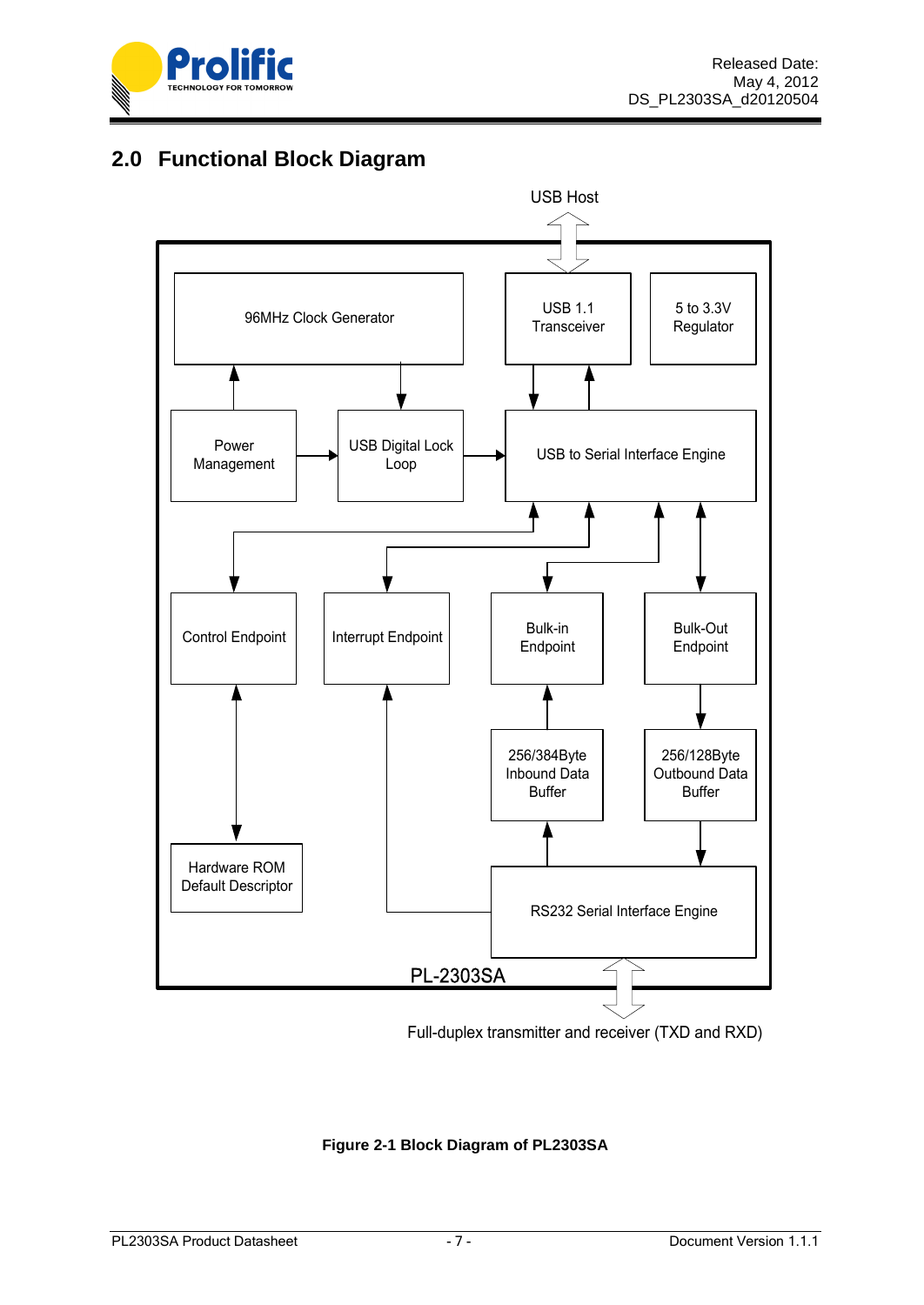

# <span id="page-7-0"></span>**3.0 Introduction**

PL2303SA is a convenient small-factor solution for connecting an RS232-like full-duplex asynchronous serial device (TX-RX only) to any Universal Serial Bus (USB) capable host. Prolific provides highly compatible drivers that could simulate the traditional COM port on most operating systems allowing the existing applications based on COM port (using TX-RX only) to easily migrate and be made USB ready.

By taking advantage of USB bulk transfer mode and large data buffers, PL2303SA is capable of achieving higher throughput compared to traditional UART (Universal Asynchronous Receiver Transmitter) ports. The flexible baud rate generator of PL2303SA also could be programmed to generate any rate between 75 bps to 115 kbps by driver customization.

PL2303SA is exclusively designed for mobile and embedded solutions in mind, providing a very small footprint that could easily fit in to any connectors and handheld devices. With very small power consumption in either operating or suspend mode, PL2303SA is perfect for bus powered operation with plenty of power left for the attached devices. Flexible signal level requirement on the RS232-like serial port side also allows PL2303SA to connect directly to any 3.3V~1.8V range devices.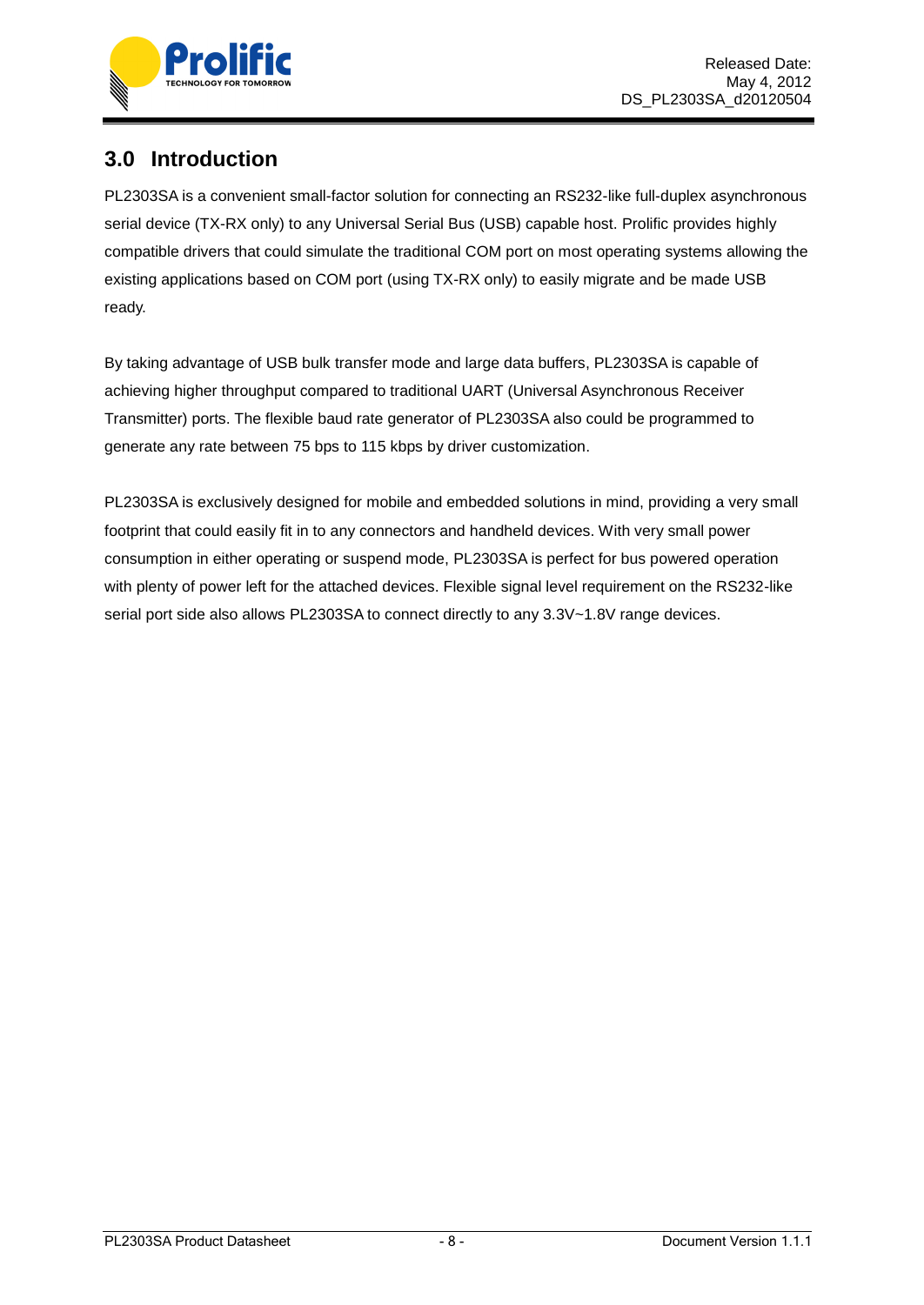

## <span id="page-8-0"></span>**4.0 Pin Assignment Diagram**



**Figure 4-1 Pin Assignment Diagram of PL2303SA SOP8 Package**

# <span id="page-8-2"></span><span id="page-8-1"></span>**5.0 Pin Assignment Description**

**Pin Type Abbreviation:** 

| I: Input | O: Output | <b>B: Bidirectional I/O</b> | P: Power/Ground |
|----------|-----------|-----------------------------|-----------------|
|          |           |                             |                 |

<span id="page-8-3"></span>

| Pin#           | <b>Name</b> | <b>Type</b> | <b>Description</b>                                                                                                                                                                                 |  |
|----------------|-------------|-------------|----------------------------------------------------------------------------------------------------------------------------------------------------------------------------------------------------|--|
| 1              | <b>GND</b>  | P           | Ground                                                                                                                                                                                             |  |
| $\overline{2}$ | TXD         | $O^{(1)}$   | Serial Port (Transmitted Data)                                                                                                                                                                     |  |
| 3              | VDD_325     | P           | RS232 VDD. The power pin for the serial port signals. When<br>the serial port is 3.3V, this should be 3.3V. When the serial port<br>is 2.5V, this should be 2.5V. The range can be from 1.8V~3.3V. |  |
| 4              | <b>RXD</b>  | (2)         | Serial Port (Received Data)                                                                                                                                                                        |  |
| 5              | DP.         | B           | USB Port D+ signal                                                                                                                                                                                 |  |
| 6              | <b>DM</b>   | B           | USB Port D- signal                                                                                                                                                                                 |  |
| 7              | $VDD_5$     | P           | USB Port V <sub>BUS</sub> , 5V Power                                                                                                                                                               |  |
| 8              | $VO_33$     | P           | Regulator Power Output, 3.3V                                                                                                                                                                       |  |

#### **Table 5-1 Pin Assignment Description (SOP8 Package)**

#### **Notes:**

**(1) –** Tri-State, Output Pad. Level and Driving Capability decided by VDD\_325.

**(2) –** Tri-State, CMOS Input/Output Pad with level shifter. Level and Driving Capability decided by VDD\_325.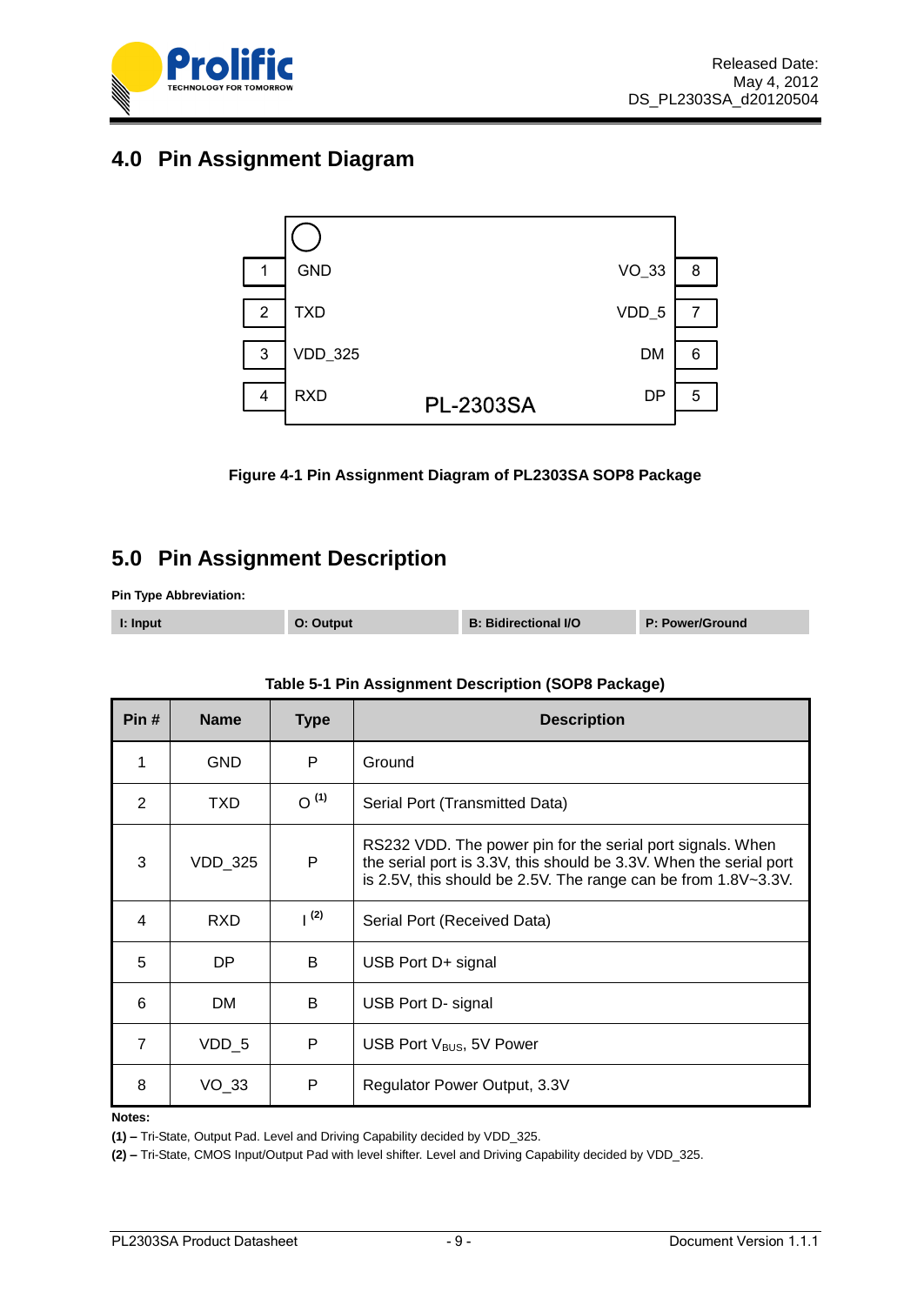

## <span id="page-9-0"></span>**6.0 Data Formats & Programmable Baud Rate Generator**

<span id="page-9-1"></span>The PL2303SA controller supports versatile data formats and has a programmable baud rate generator. The supported data formats are shown on Table 6-1. The programmable baud rate generator supports baud rates from 75 bps up to 115 kbps as shown in Table 6-2.

|             | <b>Description</b> |
|-------------|--------------------|
| Stop bits   |                    |
|             | 1.5                |
|             | 2                  |
| Parity type | None               |
|             | Odd                |
|             | Even               |
|             | Mark               |
|             | Space              |
| Data bits   | 5, 6, 7, 8         |

#### **Table 6-1 Supported Data Formats**

#### **Table 6-2 Driver Supported Baud Rates**

<span id="page-9-2"></span>

| <b>Baud Rates (bps)</b> | <b>Baud Rates (bps)</b> | <b>Baud Rates (bps)</b> | <b>Baud Rates (bps)</b> |
|-------------------------|-------------------------|-------------------------|-------------------------|
| 75                      | 1200                    | 7200                    | 38400                   |
| 110                     | 1800                    | 9600                    | 56000                   |
| 150                     | 2400                    | 14400                   | 57600                   |
| 300                     | 3600                    | 19200                   | 115200                  |
| 600                     | 4800                    | 28800                   |                         |

NOTE: Additional baud rate support within the chip specification range can be added by driver customization request. Contact Prolific for more information.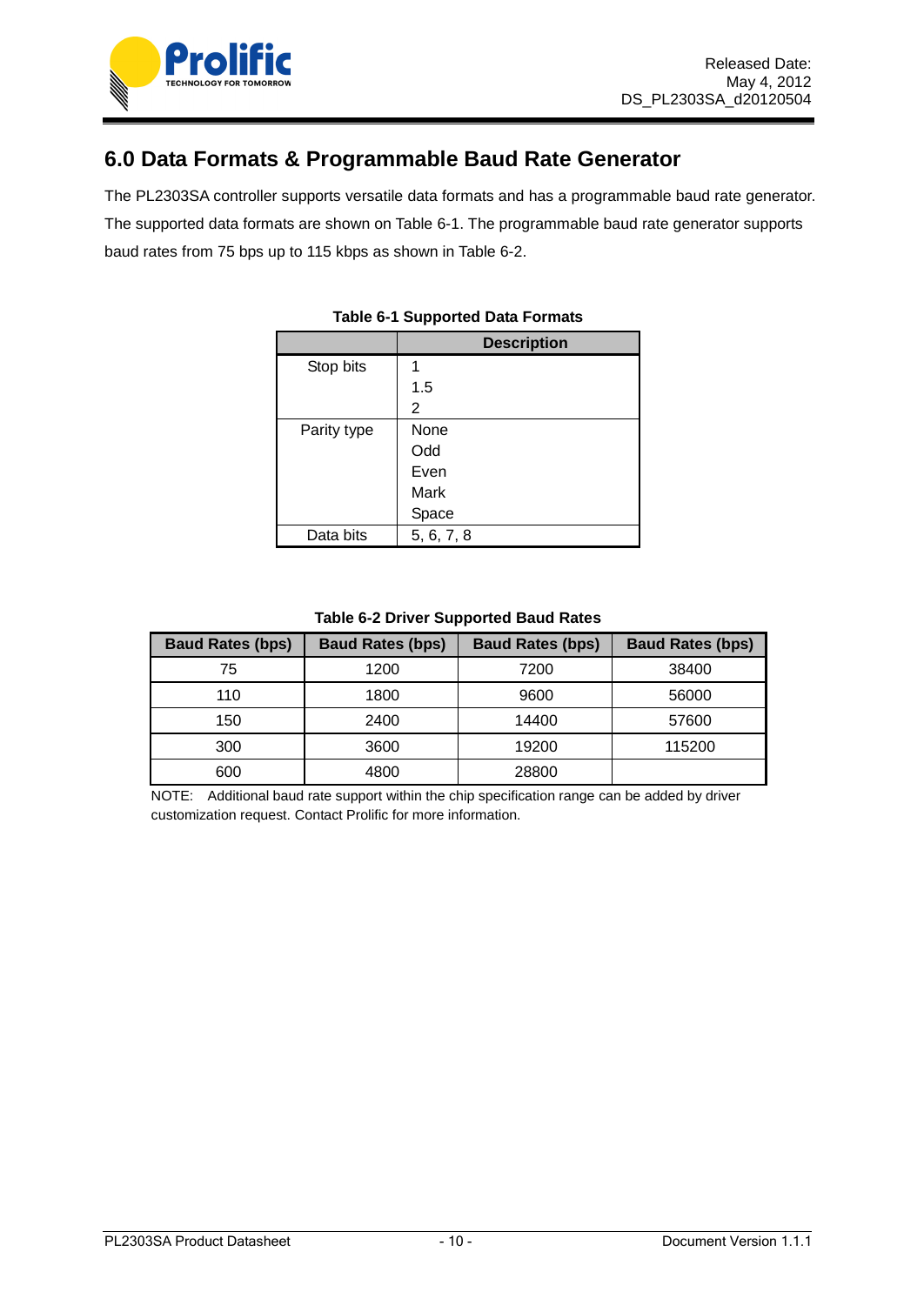

# <span id="page-10-0"></span>**7.0 Application Reference Circuit Diagram**

Following is an example of using the PL2303SA as a simple USB to TXD/RXD serial converter. Note that Pin 3 (RS232 VDD) is the power pin for the serial port signals. If Pin 3 is 3.3V, the serial port is 3.3V. If Pin 3 is 2.5V, the serial port is 2.5V. The range can be from 1.8V~3.3V. Contact Prolific FAE for more PCB design support.



<span id="page-10-1"></span>**Figure 7-1 PL2303SA Reference Schematic Diagram**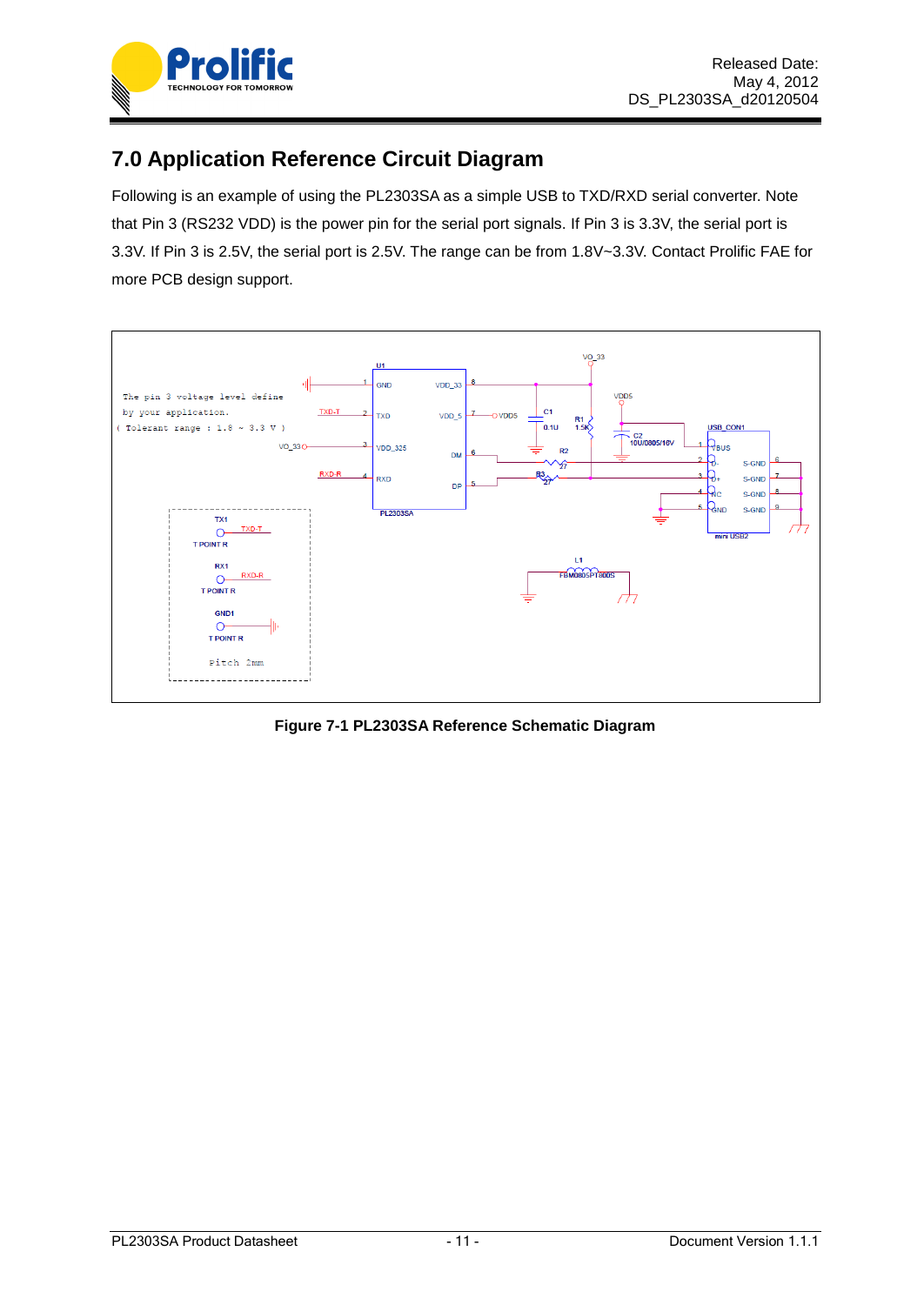

# <span id="page-11-0"></span>**8.0 DC & Temperature Characteristics**

### <span id="page-11-1"></span>**8.1 Absolute Maximum Ratings**

#### **Table 8-1 Absolute Maximum Ratings**

<span id="page-11-3"></span>

| <b>Items</b>                                    | <b>Ratings</b>          |
|-------------------------------------------------|-------------------------|
| Power Supply Voltage - VDD_5                    | $-0.3$ to 6.5 V         |
| Input Voltage of 3.3V I/O                       | $-0.3$ to VO $33+0.3$ V |
| Input Voltage of 3.3V I/O with 5V Tolerance I/O | $-0.3$ to VDD $5+0.3V$  |
| Output Voltage of 3.3V I/O                      | -0.3 to VDD $5 +0.3$ V  |
| Storage Temperature                             | -40 to 150 $^{\circ}$ C |

### <span id="page-11-2"></span>**8.2 DC Characteristics**

#### **8.2.1 Operating Voltage and Suspend Current**

#### **Table 8-2a Operating Voltage and Suspend Current**

<span id="page-11-4"></span>

| <b>Parameter</b>                                     | <b>Symbol</b>          | Min  | Typ | <b>Max</b> | Unit |
|------------------------------------------------------|------------------------|------|-----|------------|------|
| <b>Operating Voltage Range</b>                       | VDD 5                  | 4.5  | 5   | 6.5        |      |
| Output Voltage of Regulator                          | VO 33                  | 2.97 | 3.3 | 3.63       |      |
| Operating Current <sup>(1)</sup> (Power Consumption) | <b>I</b> <sub>DD</sub> |      | 20  | 25         | mA   |
| <b>Suspend Current</b>                               | Isus                   |      | 260 | 450        | μA   |

(1) – No device connected.

#### **8.2.2 3.3V I/O Pins**

#### **Table 8-2b 3.3V I/O Pins**

<span id="page-11-5"></span>

| <b>Parameter</b>                 | <b>Symbol</b>              | <b>Min</b> | <b>Typ</b> | <b>Max</b>  | <b>Unit</b> |
|----------------------------------|----------------------------|------------|------------|-------------|-------------|
| <b>Output Driving Capability</b> | l <sub>DD</sub>            |            | 4          |             | mA          |
| Power Supply for 3.3V I/O Pins   | $VO_33$                    | 2.97       | 3.3        | 3.63        | V           |
| Input Voltage (CMOS)             |                            |            |            |             |             |
| Low                              | $V_{IL}$                   | --         | --         | $0.3*VO_33$ | V           |
| High                             | $V_{IH}$                   | 0.7* VO_33 | --         |             | ٧           |
| Input Voltage (LVTTL)            |                            |            |            |             |             |
| Low                              | $V_{IL}$                   | --         | --         | 0.8         | V           |
| High                             | $\mathsf{V}_{\mathsf{IH}}$ | 2.0        | --         | --          | V           |
| Output Voltage, 3.3V             |                            |            |            |             |             |
| Low                              | $V_{OL}$                   | --         | --         | 0.4         | V           |
| High                             | $V_{OH}$                   | 2.4        | --         |             | V           |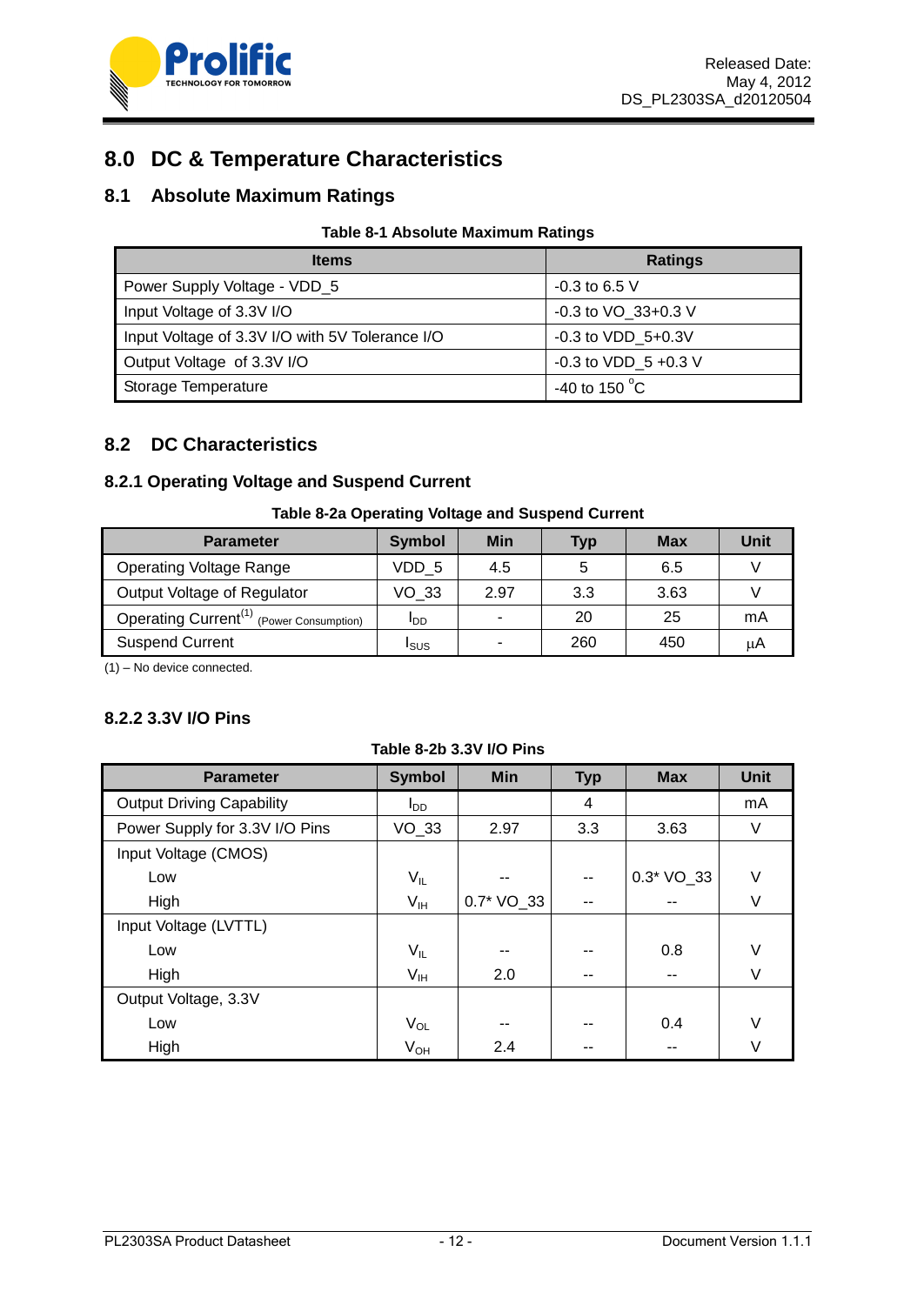

#### **8.2.3 Serial I/O Pins**

| Table 8-2c VDD_325@3.3V Serial I/O Pins |  |  |  |
|-----------------------------------------|--|--|--|
|-----------------------------------------|--|--|--|

<span id="page-12-1"></span>

| <b>Parameter</b>                 | <b>Symbol</b>          | Min          | <b>Typ</b> | <b>Max</b>    | <b>Unit</b> |
|----------------------------------|------------------------|--------------|------------|---------------|-------------|
| <b>Output Driving Capability</b> | <b>I</b> <sub>DD</sub> |              | 8          |               | mA          |
| Power Supply for Serial I/O Pins | VDD_325                | 2.97         | 3.3        | 3.63          |             |
| Input Voltage                    |                        |              |            |               |             |
| Low                              | $V_{IL}$               | --           | $-$        | 0.25* VDD 325 | $\vee$      |
| High                             | $V_{IH}$               | 0.7* VDD_325 | $- -$      | --            |             |
| Output Voltage                   |                        |              |            |               |             |
| Low                              | $V_{OL}$               | $- -$        | --         | 0.4           |             |
| High                             | $V_{OH}$               | 2.4          | --         | --            |             |

#### **Table 8-2d VDD\_325@2.5V Serial I/O Pins**

<span id="page-12-2"></span>

| <b>Parameter</b>                 | <b>Symbol</b>              | <b>Min</b>   | <b>Typ</b>    | <b>Max</b>    | <b>Unit</b> |
|----------------------------------|----------------------------|--------------|---------------|---------------|-------------|
| <b>Output Driving Capability</b> | <b>I</b> <sub>DD</sub>     |              | 5.2           |               | mA          |
| Power Supply for Serial I/O Pins | VDD_325                    | 2.25         | 2.5           | 2.75          |             |
| Input Voltage                    |                            |              |               |               |             |
| Low                              | $V_{IL}$                   | --           | $- -$         | 0.25* VDD 325 | V           |
| High                             | $V_{\rm IH}$               | 0.7* VDD_325 | $\sim$ $\sim$ | --            |             |
| Output Voltage                   |                            |              |               |               |             |
| Low                              | $\mathsf{V}_{\mathsf{OL}}$ | --           | --            | 0.4           |             |
| High                             | V <sub>OH</sub>            | 1.85         | $- -$         | --            |             |

#### **Table 8-2e VDD\_325@1.8V Serial I/O Pins**

<span id="page-12-3"></span>

| <b>Parameter</b>                 | <b>Symbol</b>          | <b>Min</b>   | <b>Typ</b>    | <b>Max</b>    | <b>Unit</b> |
|----------------------------------|------------------------|--------------|---------------|---------------|-------------|
| <b>Output Driving Capability</b> | <b>I</b> <sub>DD</sub> |              | 4.4           |               | mA          |
| Power Supply for Serial I/O Pins | VDD_325                | 1.65         | 1.8           | 1.95          |             |
| Input Voltage                    |                        |              |               |               |             |
| Low                              | $V_{IL}$               |              | $- -$         | 0.25* VDD_325 | V           |
| High                             | $V_{IH}$               | 0.7* VDD_325 | $\sim$ $\sim$ |               |             |
| Output Voltage                   |                        |              |               |               |             |
| Low                              | $V_{OL}$               | --           | --            | 0.4           | V           |
| High                             | V <sub>OH</sub>        | 1.25         | --            |               |             |

### <span id="page-12-0"></span>**8.3 Temperature Characteristics**

#### **Table 8-3 Temperature Characteristics**

<span id="page-12-4"></span>

| <b>Parameter</b>               | <b>Symbol</b> | Min | <b>Typ</b> | <b>Max</b> | Unit       |
|--------------------------------|---------------|-----|------------|------------|------------|
| <b>Operating Temperature</b>   | $- -$         |     | $- -$      |            | $\circ$    |
| Junction Operation Temperature |               | -40 | 25         | 80         | $^{\circ}$ |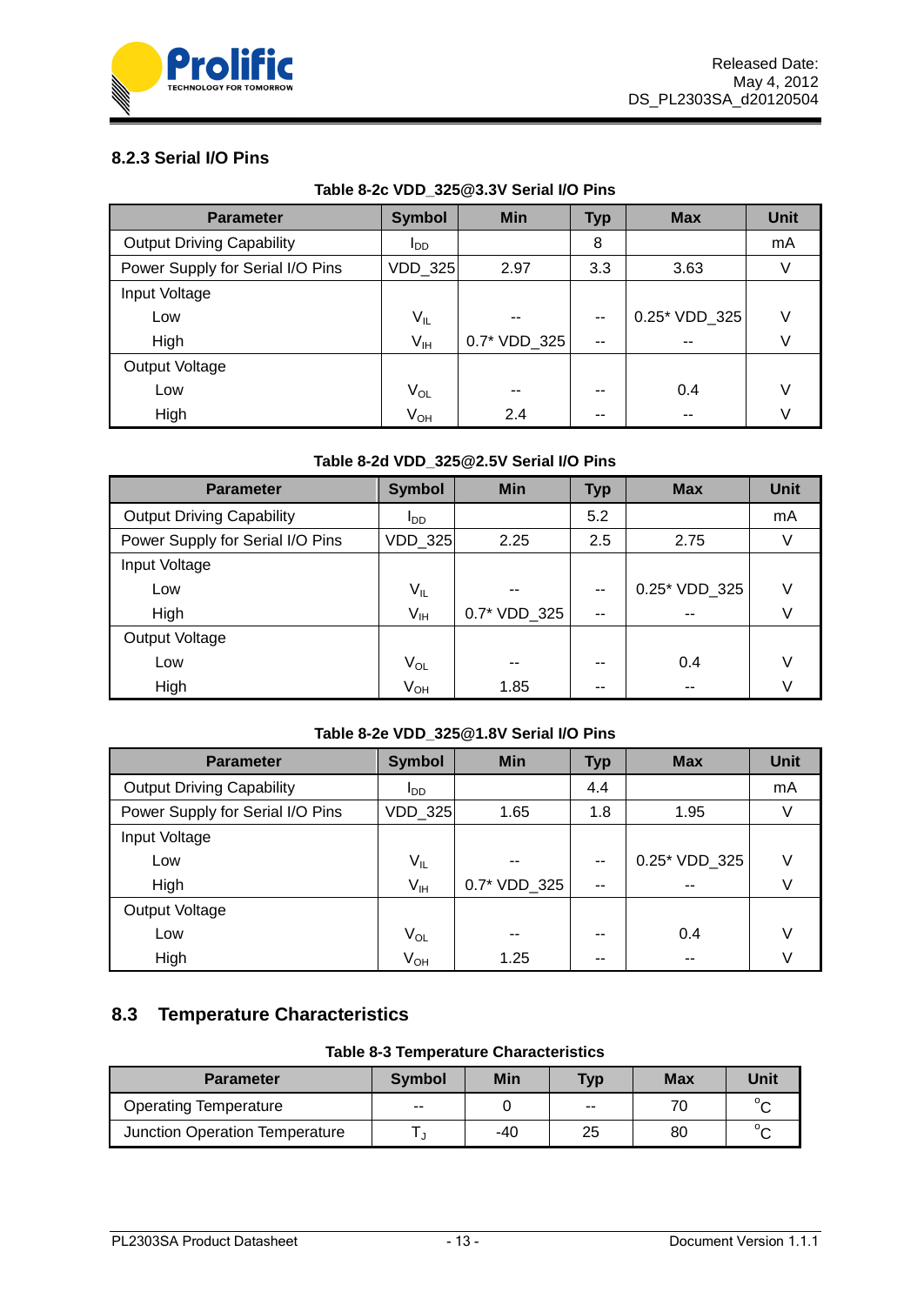

## <span id="page-13-0"></span>**8.4 Leakage Current and Capacitance**

| <b>Table 8-4 Leakage Current and Capacitance</b> |  |
|--------------------------------------------------|--|
|--------------------------------------------------|--|

<span id="page-13-1"></span>

| <b>Parameter</b>                         | <b>Symbol</b>              | <b>Min</b> | <b>Typ</b> | <b>Max</b> | Unit |
|------------------------------------------|----------------------------|------------|------------|------------|------|
| Input Leakage Current <sup>(1)</sup>     |                            | $-10$      | $+1$       | 10         | μA   |
| Tri-state Leakage Current                | $I_{OZ}$                   | $-10$      | $+1$       | 10         | μA   |
| Input Capacitance                        | $\mathsf{C}_{\mathsf{IN}}$ | $- -$      | 2.8        | --         | рF   |
| <b>Output Capacitance</b>                | $C_{OUT}$                  | 2.7        | --         | 4.9        | рF   |
| <b>Bi-directional Buffer Capacitance</b> | ∪bid                       | 27         | --         | 4.9        | рF   |

(1) – No pull-up or pull-down resistor.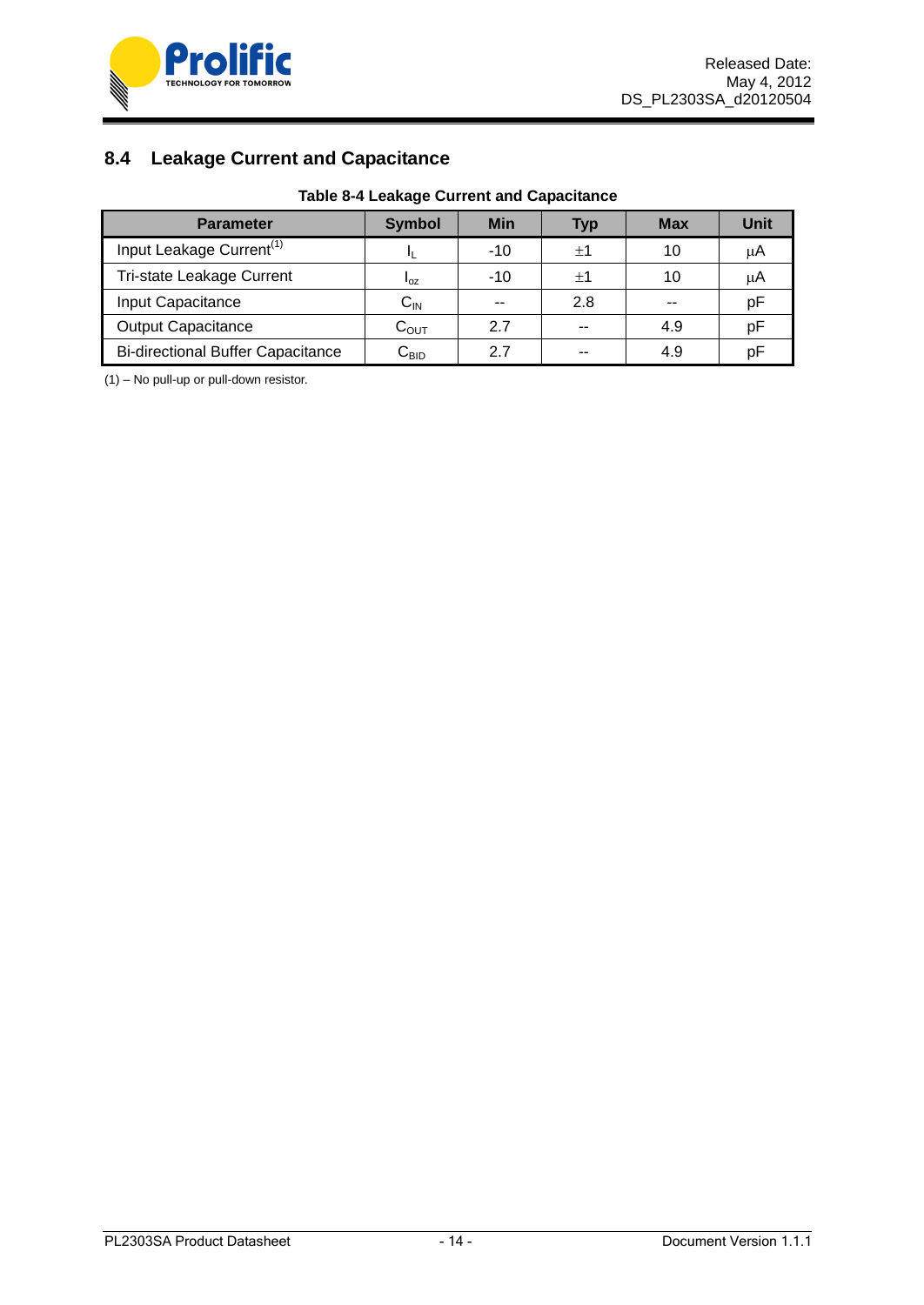

# <span id="page-14-0"></span>**9.0 SOP8 Outline Diagram**



#### <span id="page-14-1"></span>**Figure 9-1 SOP8 Package Outline Diagram**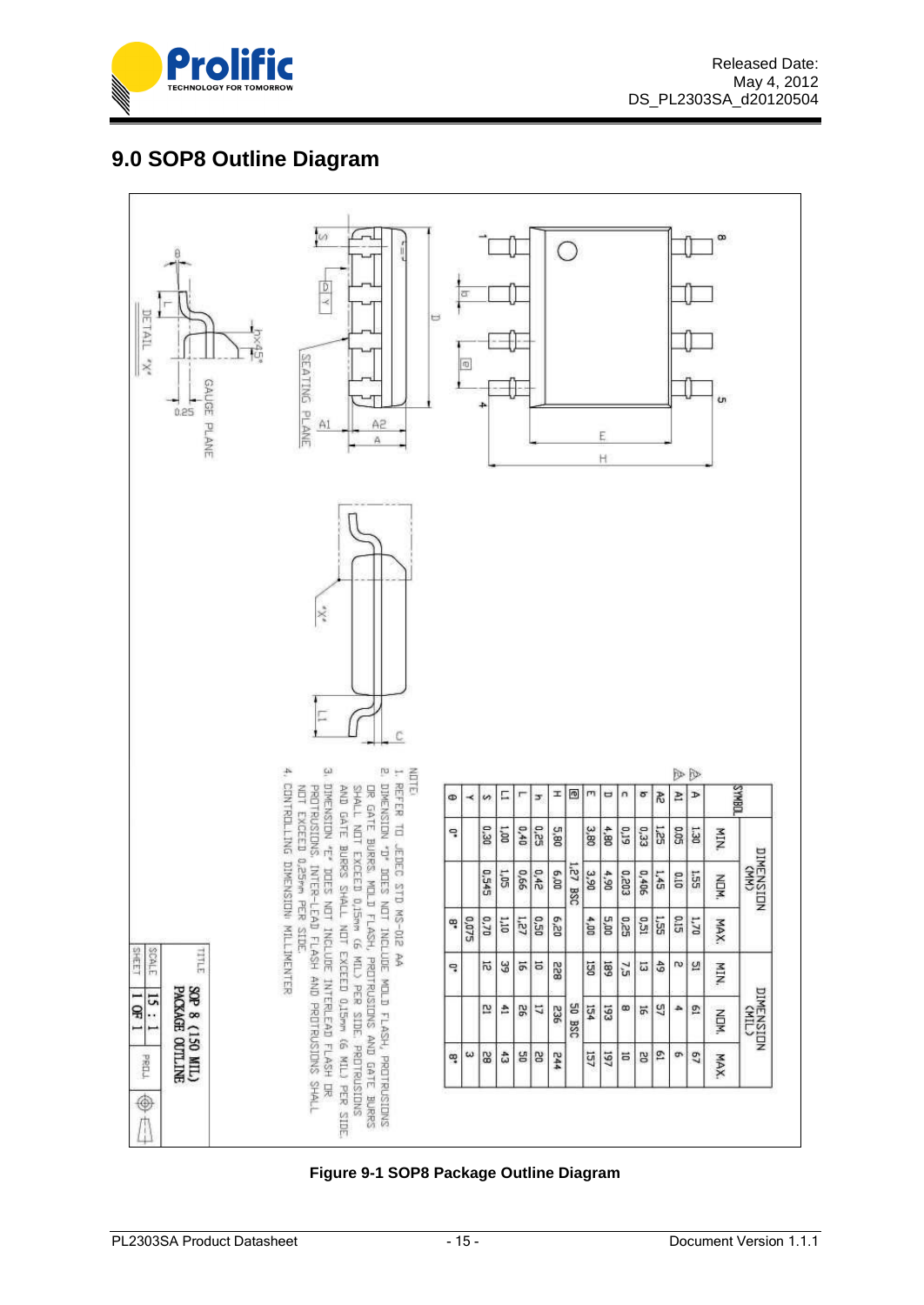

# <span id="page-15-0"></span>**10.0 Ordering Information**

#### **Table 10-1 Ordering Information**

<span id="page-15-2"></span>

| <b>Part Number</b>  | <b>Package Type</b> |
|---------------------|---------------------|
| <b>PL-2303SA LF</b> | 8-pin SOP Lead Free |



**Figure 10-1 Chip Part Number Information**

#### **Table 10-2 Chip Marking Information**

<span id="page-15-3"></span><span id="page-15-1"></span>

| Line              | <b>Marking</b>  | <b>Description</b>                        |
|-------------------|-----------------|-------------------------------------------|
| <b>First Line</b> | <b>PL2303SA</b> | <b>Chip Product Name</b>                  |
|                   | G               | Green compound packing material (Pb-free) |
| Second Line       | YY              | Last two digits of the manufacturing year |
| (GYYWWXXX)        | ww              | Week number of the manufacturing year     |
|                   | <b>XXX</b>      | Chip Version (2D)                         |
| <b>Third Line</b> | TXXXXXXXX       | Manufacturing LOT code                    |

Example: "*G11462D*" – means Green packing + Year 2011 + Week no. 46 + 2D chip version.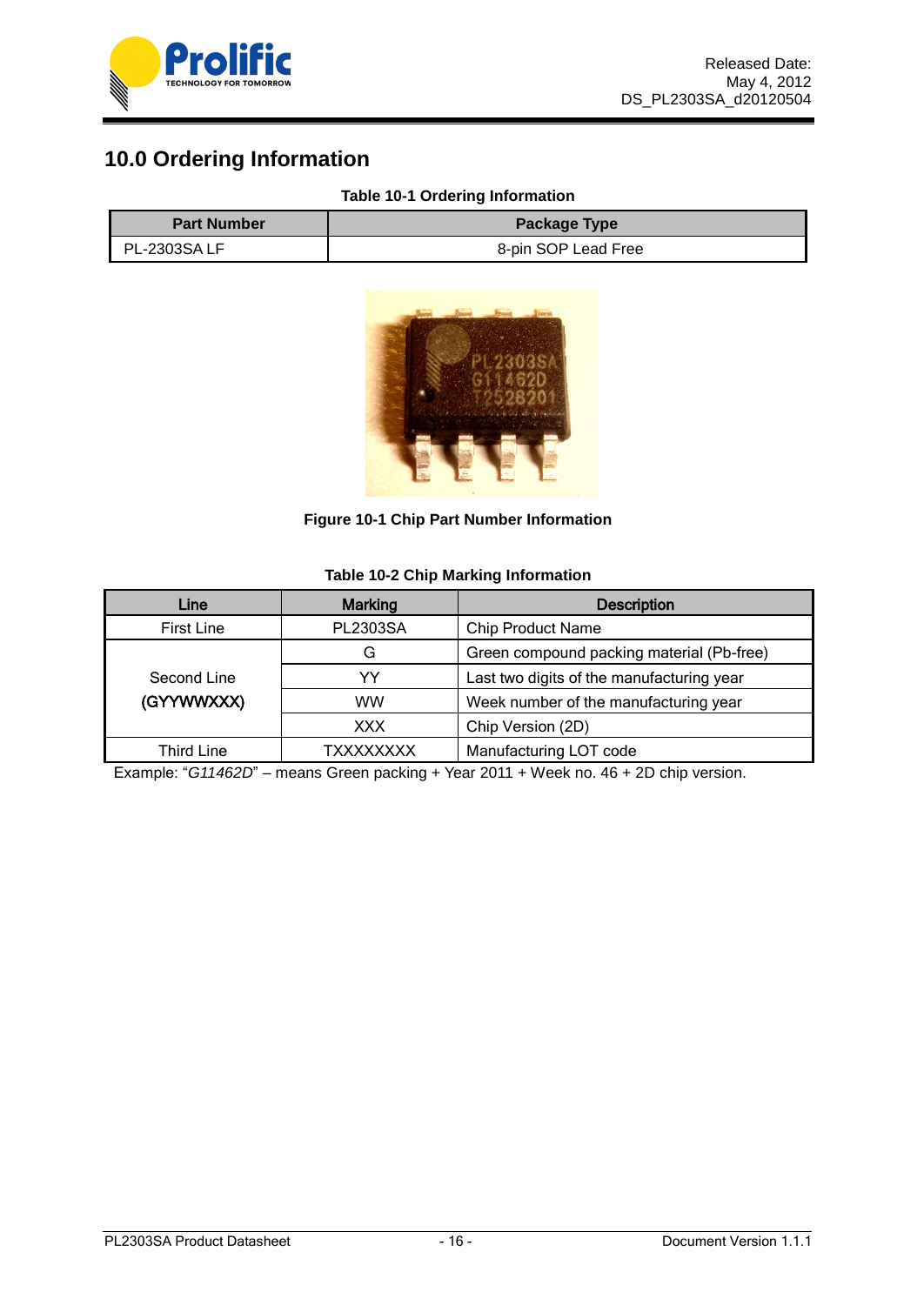

## <span id="page-16-0"></span>**11.0 Contact Information**

#### **Taiwan Headquarter**

7F, No.48, Sec. 3, Nan Kang Rd., Nan Kang, Taipei, Taiwan 115, R.O.C. Tel: +886-2-2654-6363 Fax: +886-2-2654-6161 Website: [www.prolific.com.tw](http://www.prolific.com.tw/)  E-mail: [sales@prolific.com.tw](mailto:sales@prolific.com.tw)

#### **Shenzhen Office**

Room 1908, Building, No.A. jiahehuaqiang Building, Shennanzhong Rd. Futian District, Shenzhen, China Tel: +86-1350-285-4191 E-mail: [alexyang@prolific.com.tw](mailto:alexyang@prolific.com.tw)

#### Distributors Contact: <http://www.prolific.com.tw/eng/contact-distributors.asp>

#### **Taiwan Distributors**

**Maxtek Technology Co., Ltd.** 5F, No. 13-20, Sec. 6, Ming-Chuang E.RD., Nei-Hu, Taipei, Taiwan, R.O.C. Tel: +886-2-2794-6060 Ext.662 Fax: +886-2-8792-8921 Website: [http://www.maxtek-icrep.com.tw](http://www.maxtek-icrep.com.tw/)  E-mail: [sales@maxtek.icrep.com.tw](mailto:sales@maxtek.icrep.com.tw)

#### **Morrihan International Corp.**

4F, No. 3-2, YuanCyu Street, NanKang District , Taipei 115, Taiwan, R.O.C. Tel: +886-2-2788-5511 Fax: +886-2-2788-9366 Website: [http://www.morrihan.com](http://www.morrihan.com/)

#### **U-CHEER Company Co., Ltd.**

4F, No. 48, Chow-Tze ST., Nei-Hu, Taipei, Taiwan, R.O.C. Tel: +886-2-8797-6789 Fax: +886-2-8797-3388 E-mail: [arthur.lu36@ucheer.com.tw](mailto:arthur.lu36@ucheer.com.tw)

#### **USA and Canada**

#### **ProlificUSA.com / Tectona Electronics Inc.**

250 Wyecroft Road, Unit 6, Oakville, Ontario, Canada L6K 3T7 Tel: +905-827-2206 Fax: +905-847-9412 Corporate Website: [http://www.tectona.com](http://www.tectona.com/) Product Website: [http://www.prolificUSA.com](http://www.prolificusa.com/)

#### **Japan**

#### **Hitachi High-Tech Trading Corporation**

1-24-14, Nishi-Shimbashi, Minato-ku, Tokyo, 105-8418 Japan Dept.: Electronic Devices 4th Dept., Electonic Devices Sales Div Tel: +81-3-3504-3859 Fax: +81-3-3504-7903 Website: [http://www.hitachi-hitec-trading.com](http://www.hitachi-hitec.com/)